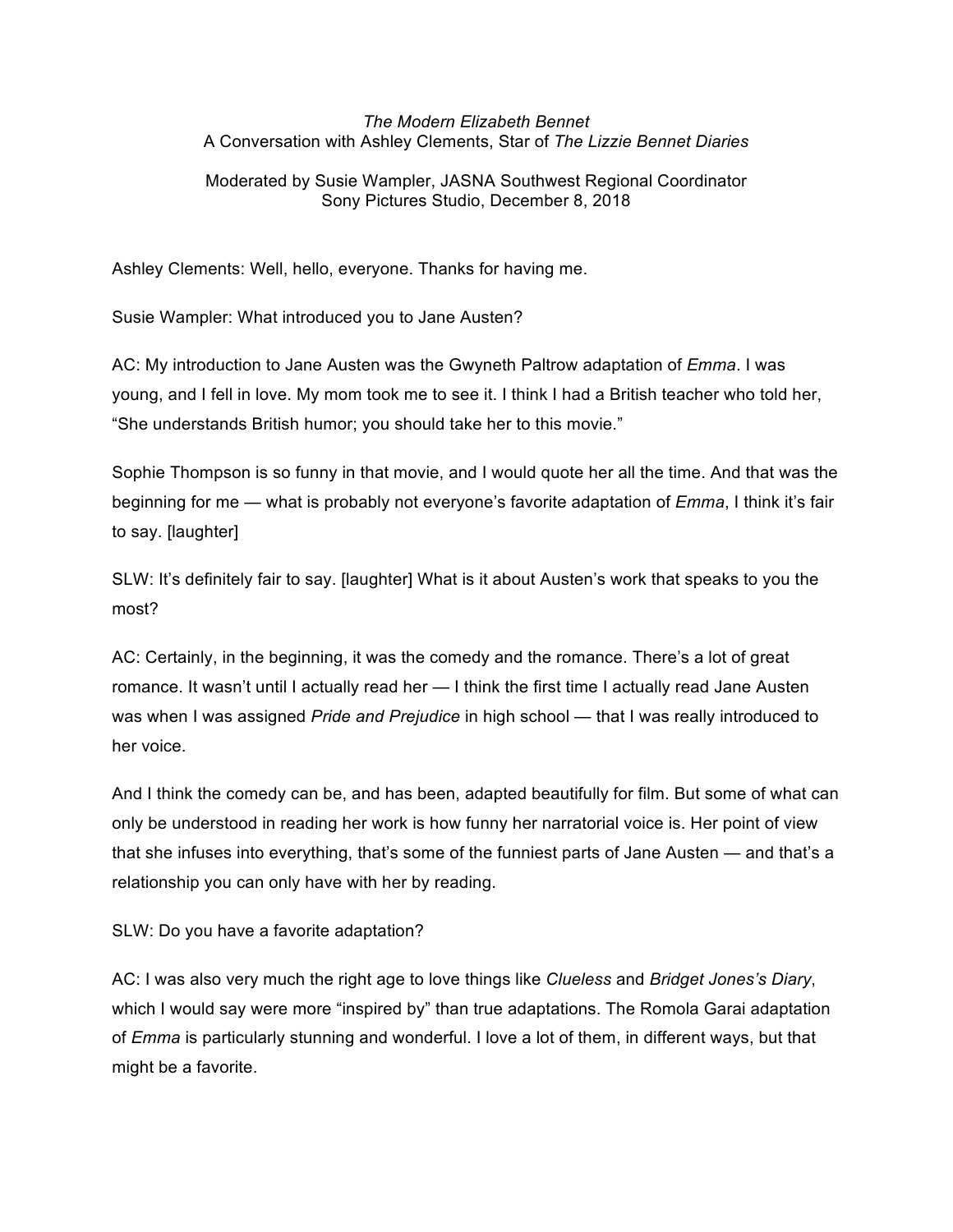SLW: That's actually my favorite as well. What attracted you to *The Lizzie Bennet Diaries*? How did you hear about it?

AC: Well, they said they were making a modern *Pride and Prejudice*, and I thought, "I love *Pride and Prejudice*, tell me more about it." And actually, that's part of how they called me into the audition, the producers told me later, because when I submitted for it, I wrote a note that said, "I love Jane Austen, and I'd love to be a part of this." And they thought, "Oh, good, someone knows the book." [laughter]

SLW: Tell us about the process of putting it together. Were they writing when you came onboard?

AC: I think at that point, they had written a few episodes. They were figuring out what the whole thing was going to be. I don't know if everyone here is familiar with *The Lizzie Bennet Diaries*, but … [applause] if not, it's a vlog-style adaptation of *Pride and Prejudice*. And if you don't know what vlogging is, neither did I when I got the role. [laughter]

But vlogging is those kids on YouTube just talking directly into the camera about their day, just going, you know, "I did this today," or, "I have these thoughts about this, and I'm going to talk about this topic." And they're edited together, typically with a lot of jump cuts of — as you saw in that clip, that kind of cutty nature of it, where — look, no one was in charge of my hair but me, so my hair changed a lot. [laughter] Low budget filmmaking.

Hank Green is a prominent vlogger on YouTube, and he thought that it would be an interesting idea to adapt something and do a narrative, tell a story through vlogging, and ultimately landed on *Pride and Prejudice* because that was his wife's favorite book.

They didn't exactly know what that was going to look like at first, and how do you tell *Pride and Prejudice* entirely through first-person narration? So you're getting a very biased view, right? You're getting a prejudiced view, you might say. [laughter] You're getting just Lizzie's perspective, and because it's her vlog, and she's telling it in her bedroom, you can only show people on camera who would be in her bedroom, so how do we figure that out?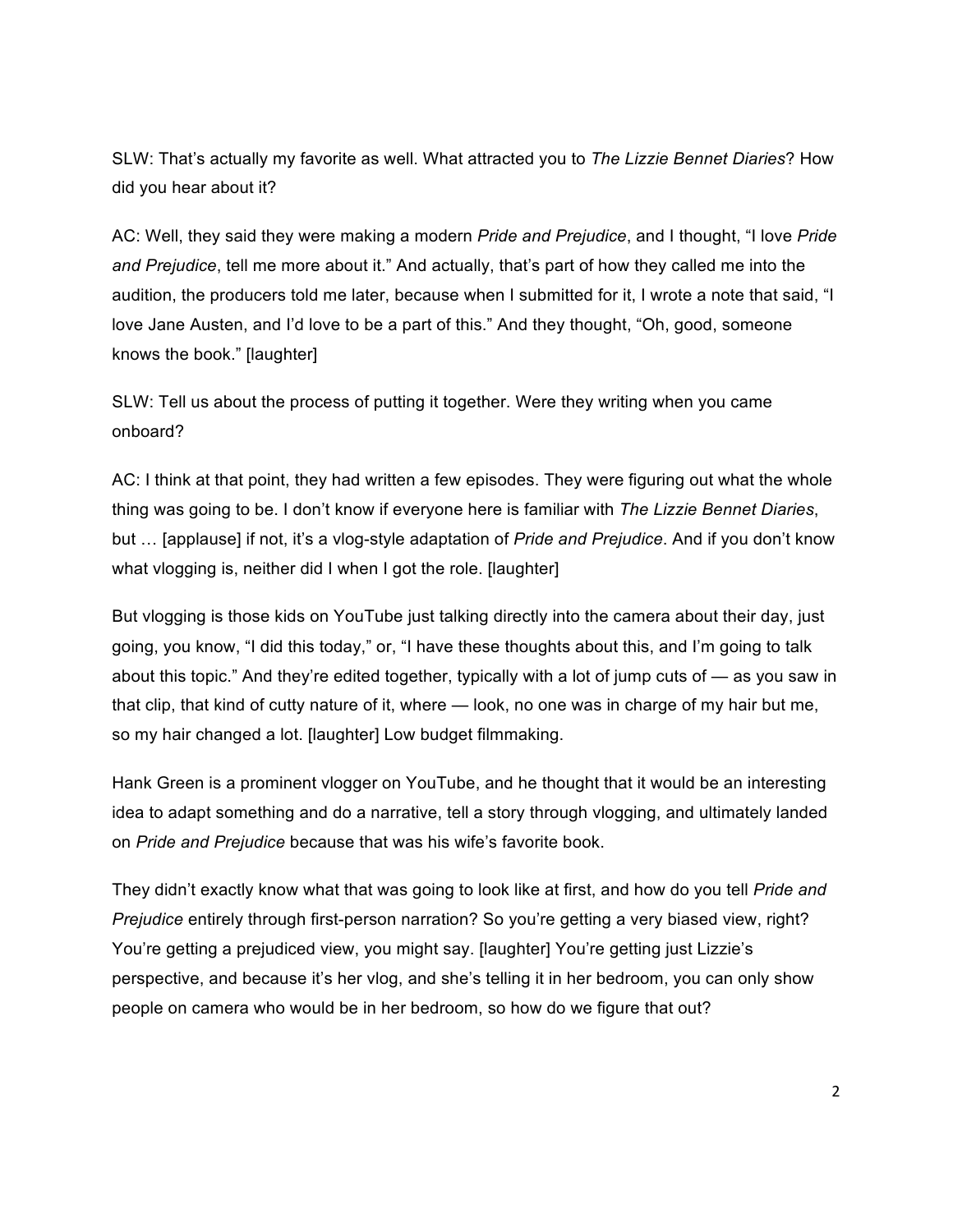There were still a lot of pieces that they were still figuring out as they started the casting process, and I had a lot of questions as it became clear — you know, I had a call with one of the producers when they had narrowed it down to two Lizzies, which was a nerve-wracking time.

But it got me so excited about the prospect of it and thinking about how you adapt this story and make it relevant. You know, we don't have to get married. It was 2012 at the time. We're still full members of society if we don't find a husband. And we're able to work, so we're not destitute if we don't find someone with, you know, ten thousand a year — if we're very lucky. [laughter]

How do you make the pressure to get married something that's relevant? How do you do all those things? So I was talking with the producers even before I got the part. I had a lot of questions about it, and I got so excited thinking about it that it made me go back and reread the book and start thinking about how you would make that work now.

Actually I had some ideas that helped them. I'm the reason that Lizzie and Darcy met at a wedding in our adaptation, because they thought, well, we'll have a ball at a country club, and I was like, "Who do you know who's ever been to a ball?" [laughter] He was like, "Yeah, but they have to dance together." And I said: "It's a wedding. Everyone dances at weddings. That's when we dance nowadays." Mind blown. You're welcome. [laughter]

SLW: Maybe you can tell us a little bit about some of the other character changes? Charlotte Lucas becomes Charlotte Lu. Charles Bingley becomes Bing Lee.

AC: That's all a credit to the writers. In terms of bringing *Pride and Prejudice* to 2012, they wanted to make it inclusive racially and make it look like the real diverse world that we live in now.

And so Charlotte Lucas became Charlotte Lu, played by a Korean actress. And yes, Charles Bingley became Bing Lee, and Caroline was Caroline Lee, and they were a Chinese family. Fitzwilliam Darcy became William Darcy, just because, you know — also to just make it simpler, but then Colonel Fitzwilliam is just Fitz.

SLW: And then there's Ricky Collins.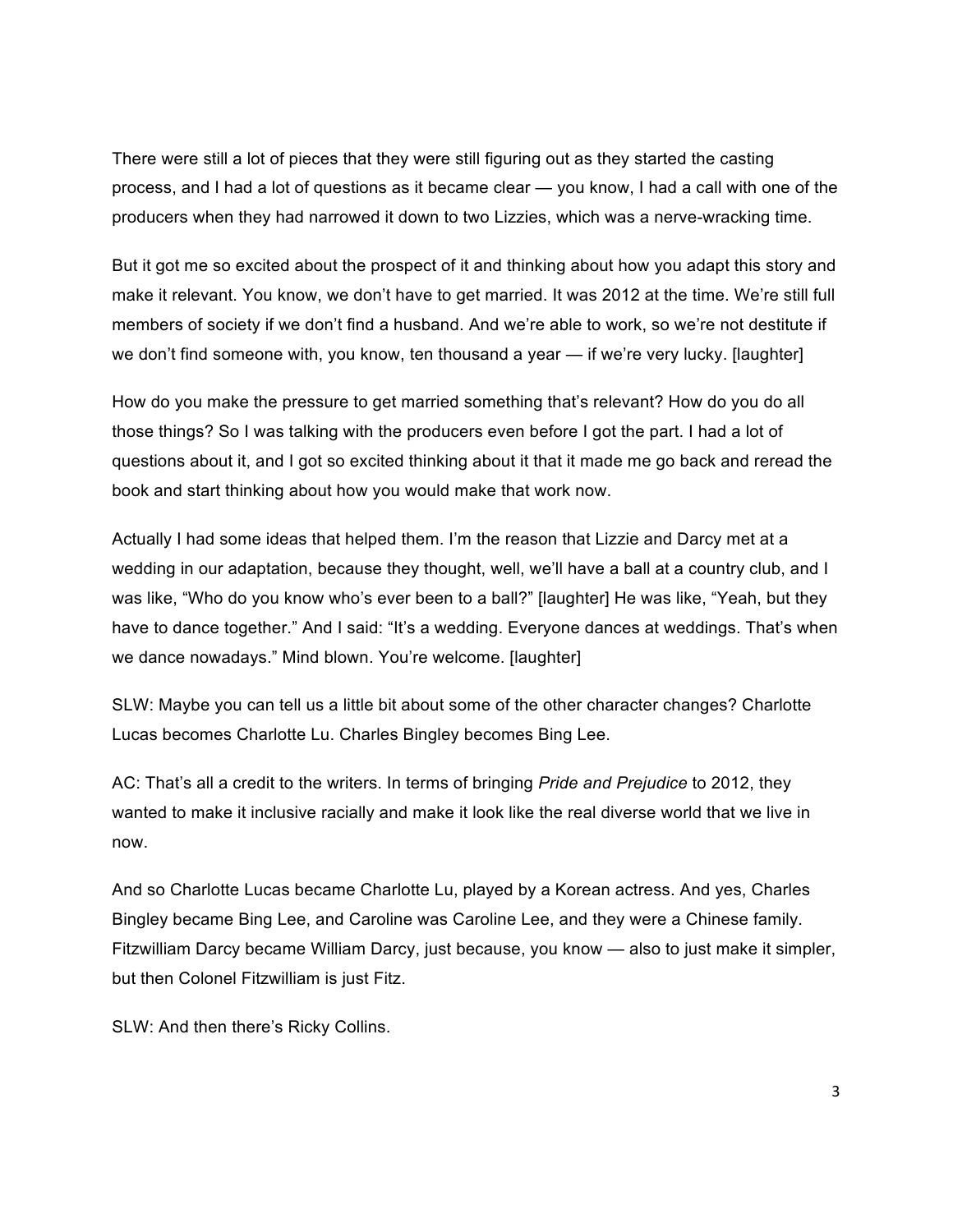AC: Ricky Collins, again, because there's too many Williams. Then he became Ricky Collins, partly because I think they thought it was funny that you could call him Dick. [laughter] See? It's funny.

What else did we do? Oh, well, I think probably the biggest change we made was turning Kitty into a cat. [laughter] And again, that's a decision that was made — not to make Kitty specifically into a cat, but to take the five sisters down to three.

That was a decision made before I was brought onboard, which changes the dynamic. It's a very different sister relationship for Lizzie to be a middle child, for there to be just an older sibling and a younger sibling, for Lydia to be the only kind of crazy one, for there not to be sort of a cohort for her to bum around with.

And that isolates Lydia in a way that I think the writers took good advantage of in our story and makes it all the more understandable that Lydia turns to Wickham as somebody who will hang out with her and not lecture her about not partying so much, like her annoying older sisters do.

And then Mary became our slightly goth cousin, which was brilliant, but you don't see a lot of her. And then Kitty became a cat because I don't think the writers anticipated there being so much upset, where people were like, "Where are Mary and Kitty?"

Of course they have fans. So it was fan response that made them write in cousin Mary and then the actress who played Lydia, Mary Kate Wiles, her cat became Kitty, which upset my cat very much, that she was not offered the opportunity to audition. [laughter] She would have crushed it.

SLW: *The Lizzie Bennet Diaries* is the longest version of *Pride and Prejudice* that's ever been filmed, yet you had to make a lot of cuts to produce it as a vlog series. Can you talk a little bit about that? What was the hardest thing to lose from the novel?

AC: Any time you're adapting a book to screen and trying to tell that story in a major adaptation, [you have to lose things]. We're kind of midway between *Bridget Jones* and an actual filmed version of *Pride and Prejudice* in terms of fitting along the storyline and keeping the characters, mostly.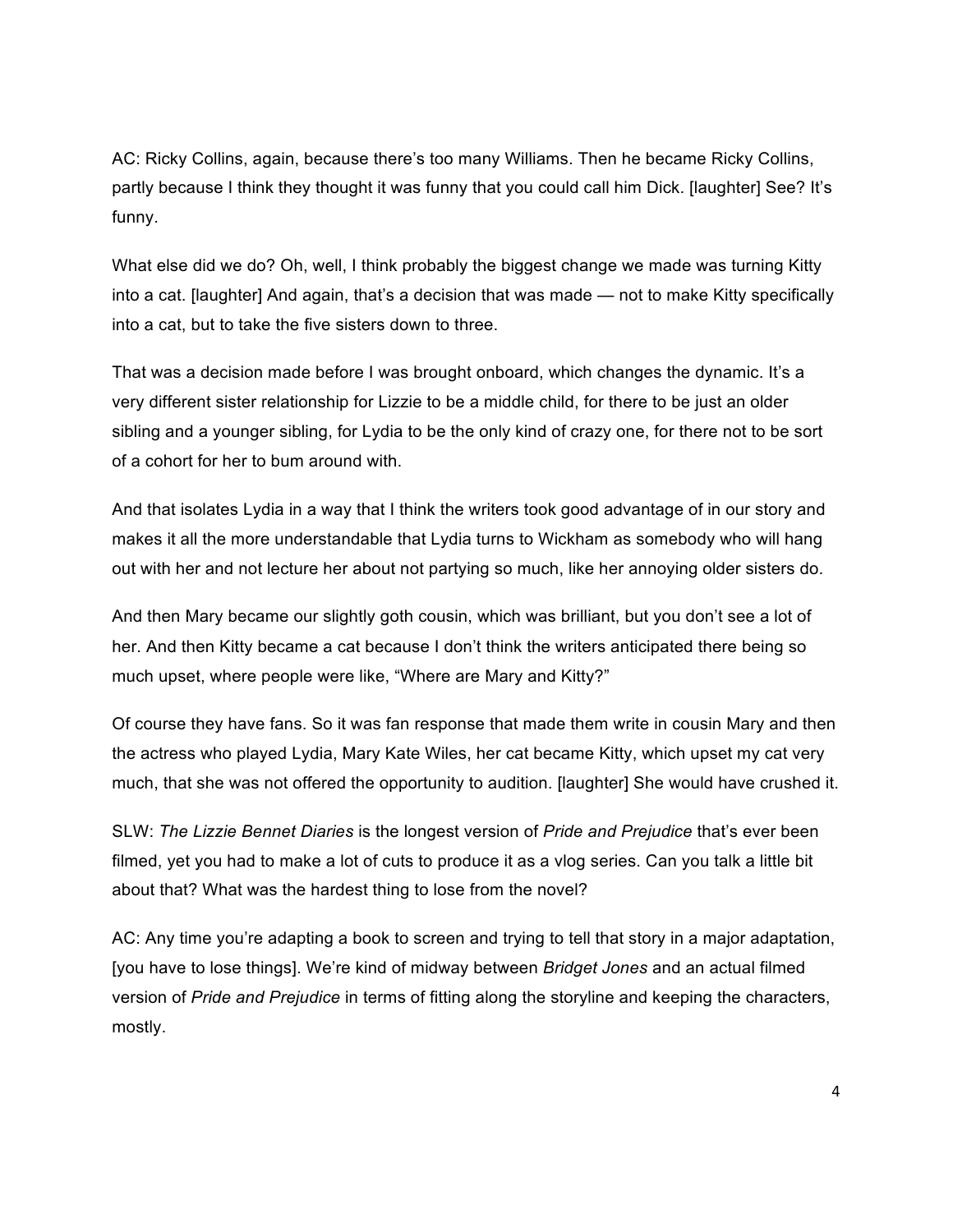But we did lose some really fun people, because how in earth would you have ever gotten them into Lizzie's bedroom? And also, low budget filming. We already ended up with a cast of 12 by the end. We wouldn't have been able to have more.

I would have loved to have gotten to meet the Gardiners. We turned Mrs. Gardiner into Professor Gardiner, who advises Lizzie because she's a grad student. And then she arranges for Lizzie to do an internship at Pemberley Digital, which is where William Darcy works. And so it's still sort of the Gardiners taking her to Pemberley in a way, which I think was very clever. That was some very clever adaptation.

But probably the most fun for me, perhaps the saddest thing for the audience, is that we never see the Bennet parents, and they're some of the greatest characters. But, consequently, Lizzie had to act out what her parents did for her vlog audience, which meant that I got to play Mr. and Mrs. Bennet, which was probably the most fun thing to do in the whole show.

SLW: And you even had Mrs. Bennet with a *Gone With the Wind* hat.

AC: We did, yes.

## SLW: That accent.

AC: Our Mrs. Bennet was Southern, partly because they were looking for a place where you still might have a little bit more of the old-fashioned ideas of getting all your young daughters married off, which would not be quite as common in California, where the show was set, although it depends on what part of California you're in. We're a large and varied state. [laughter]

But it also meant that I got to play a very exaggerated Georgian-esque Southern accent, which some people tell me was a very good Southern accent, and some people not politely said was terrible. [laughter] Take it or leave it.

But it was fun to do, and all knowing that everything that Lizzie does in imitation is just Lizzie's lens, that also leaves interpretations like, "Is that what Mrs. Bennet really sounds like?" We don't know. And for a long time, we get only Lizzie's version of Darcy. In our adaptation, you don't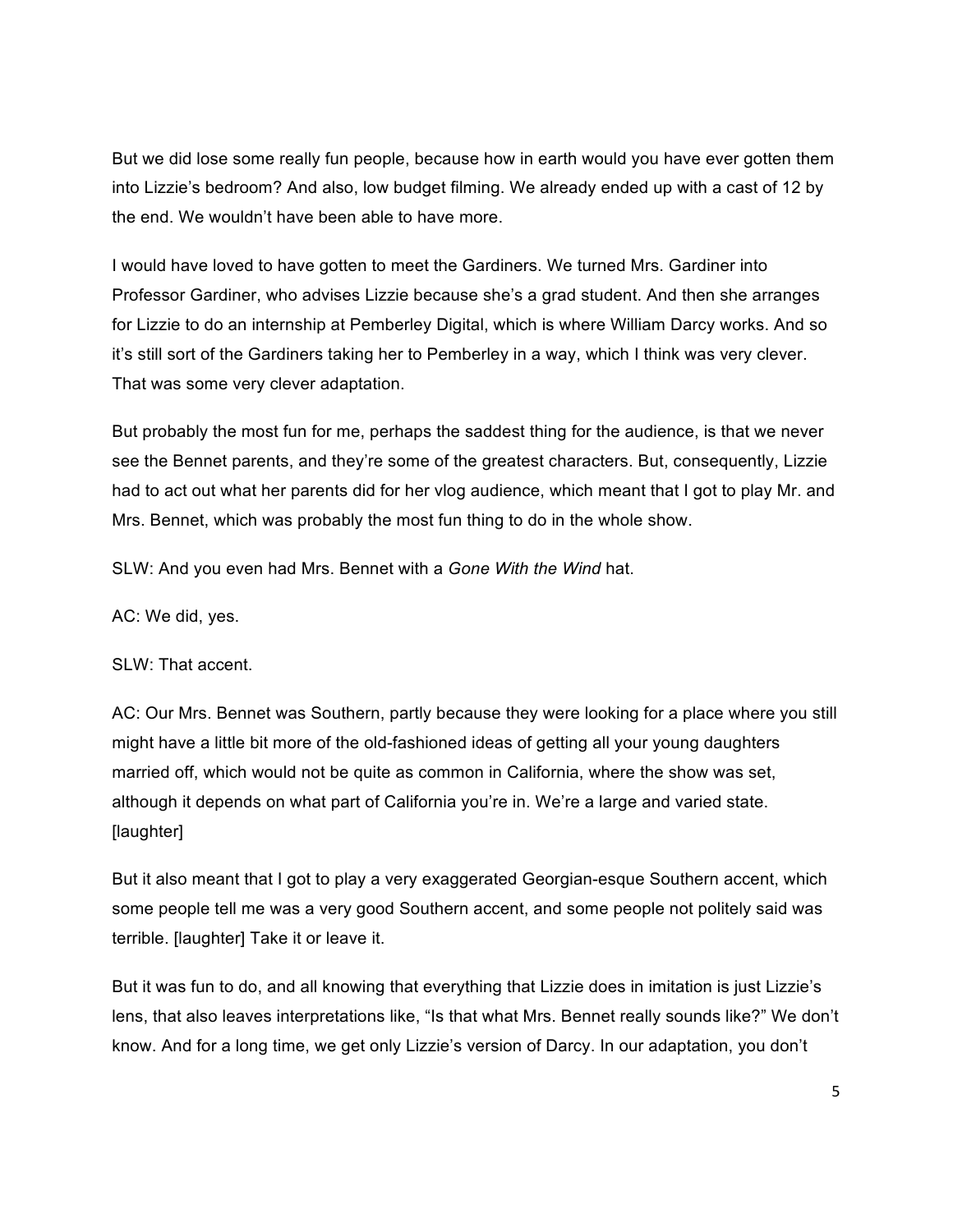meet Mr. Darcy until halfway through, because why would he end up in Lizzie's bedroom? [laughter] That would be odd.

And he in fact never shows up in Lizzie's bedroom. That's why we had to send her off on an internship so she could — she did several internships — so that she could be in other places and be in an office setting where he might walk in and we could get him on camera.

But, up until then, all we saw of Mr. Darcy, or William Darcy, or just Darcy, as our Lizzie called him, was Lizzie's impression of him. And that was biased, it turns out. [laughter] And so you get to play with that kind of unreliable narrator. I think that's a fun thing for any filmmaker, or writer, to get to play with. I love the unreliable narrator. [laughter]

SLW: Tell us how you prepared to take on this role.

AC: Well, I reread *Pride and Prejudice*. [laughter] And I re-watched probably just the '95 miniseries and then the 2005 adaptation. I've actually never seen the 1940 *Pride and Prejudice*, and I'm okay with that. [laughter]

I was a Jane Austen fan and I felt very familiar with the novel, but I didn't know anything about vlogging. They gave me people to watch. They gave me YouTube videos to watch.

I was also preparing for the role by learning that kind of, lots of loud energy directed right at the camera, and moving around so that the jump cuts are fun, and that kind of very energetic performance that they were looking for. I watched a lot of YouTube videos.

SLW: The show started in 2012 and ended in 2015. Some of the scripts were done in advance and you modified as you went on. How did that work?

AC: They had maybe six episodes written when I was cast, and then they were writing as we went. We would shoot once a month, so they would basically get a month to write each batch of episodes. Ultimately, they figured out that we could do a month's worth of episodes in a day. We would shoot eight episodes and then once we started doing Q&A episodes, which was every day after the very first day, we were doing nine episodes a day.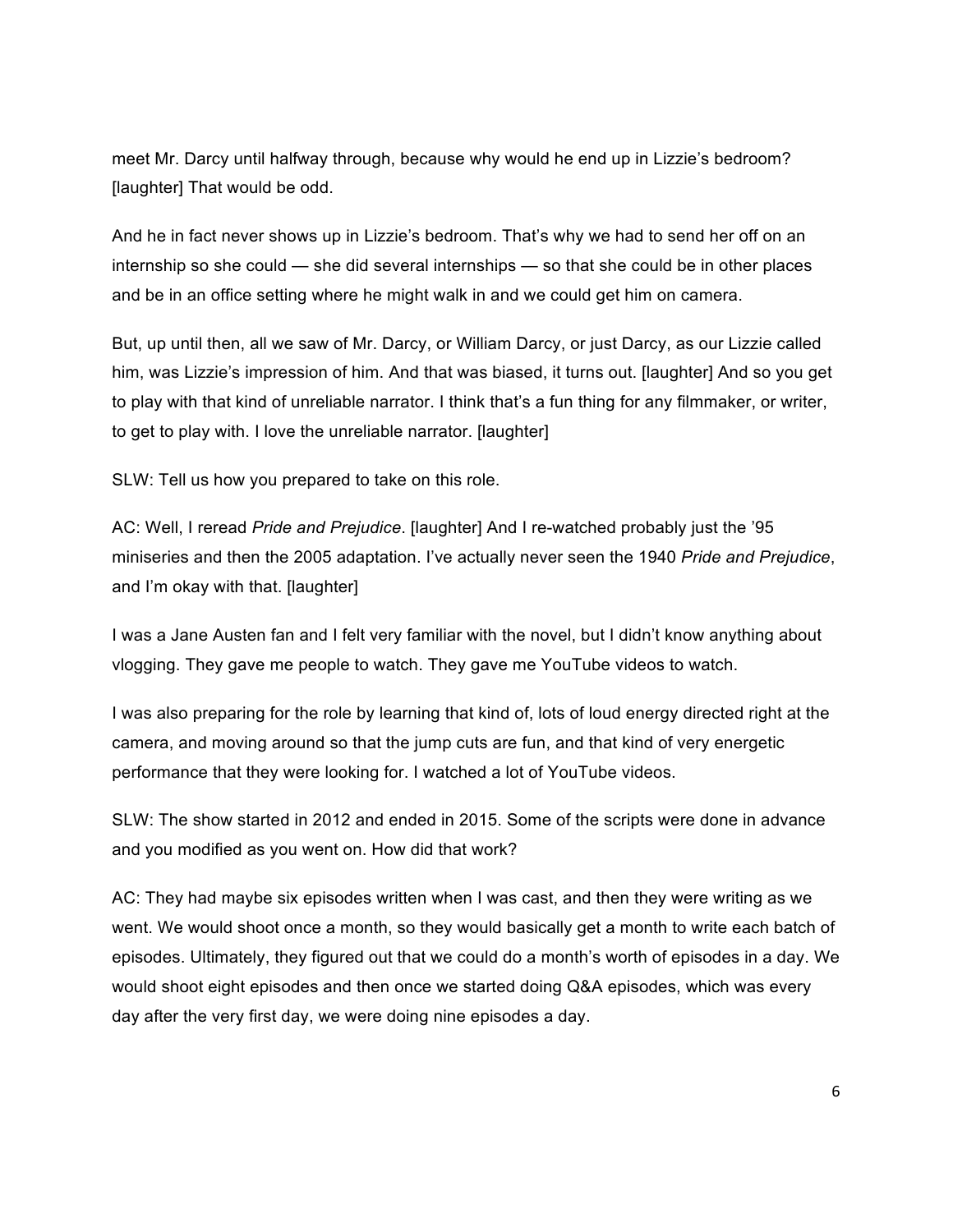They would basically have a month to write. We would shoot on Saturdays. On Wednesday, about a week before, I would get a first version of everyone's episodes, basically at the same time that the showrunner got the episodes, and I would go through and do a notes pass, and then we would basically do a long Skype call where the two of us would go through the script and I would play Lizzie, and he would play everyone else.

And I would just give my notes and thoughts. "I don't think Lizzie would say that," or "This doesn't track," or "Don't we need to set up such and such?" And just a lot of, "Can I say it this way, because it seems more natural to me?" And then he would take my notes and do a pass, and then Wednesday, before we shot, we would get together with the rest of the cast, and we would read through everything.

We would figure out the staging, which was always very simple, because it's a static camera, so it doesn't move, and it's just people coming in and out. We would make sure that we'd have all that, go over what props we need and make any other changes that the other actresses would request — and actors. We had a few men.

And then we would get a final script either late Wednesday or early Thursday, and then I would block those days off and do nothing but try to cram 60 pages of dialogue into my brain. I would sort of hole up for that Thursday and Friday and show up on Saturday and see how much stuck.

We learned pretty quickly that the more I could memorize, the faster and easier shooting days went. So luckily — you know, it helped in school, too — I can memorize a lot of things short term. Don't ask me to keep that knowledge for a long time, but I can cram for a test.

I basically crammed, and then we would have about an hour, hour fifteen per episode. We'd do a 12-hour day. That's a pretty standard shooting day. But when we talk about doing 60 pages of dialogue in one shooting day, a TV show is typically doing five to 10. And 10's a lot. Movies are doing about two to three pages a day.

And that's because in movies there's a lot of cameras moving, there's a lot more technical aspects to it. We could do a lot because the camera didn't move. But it meant that our performances were what we were watching.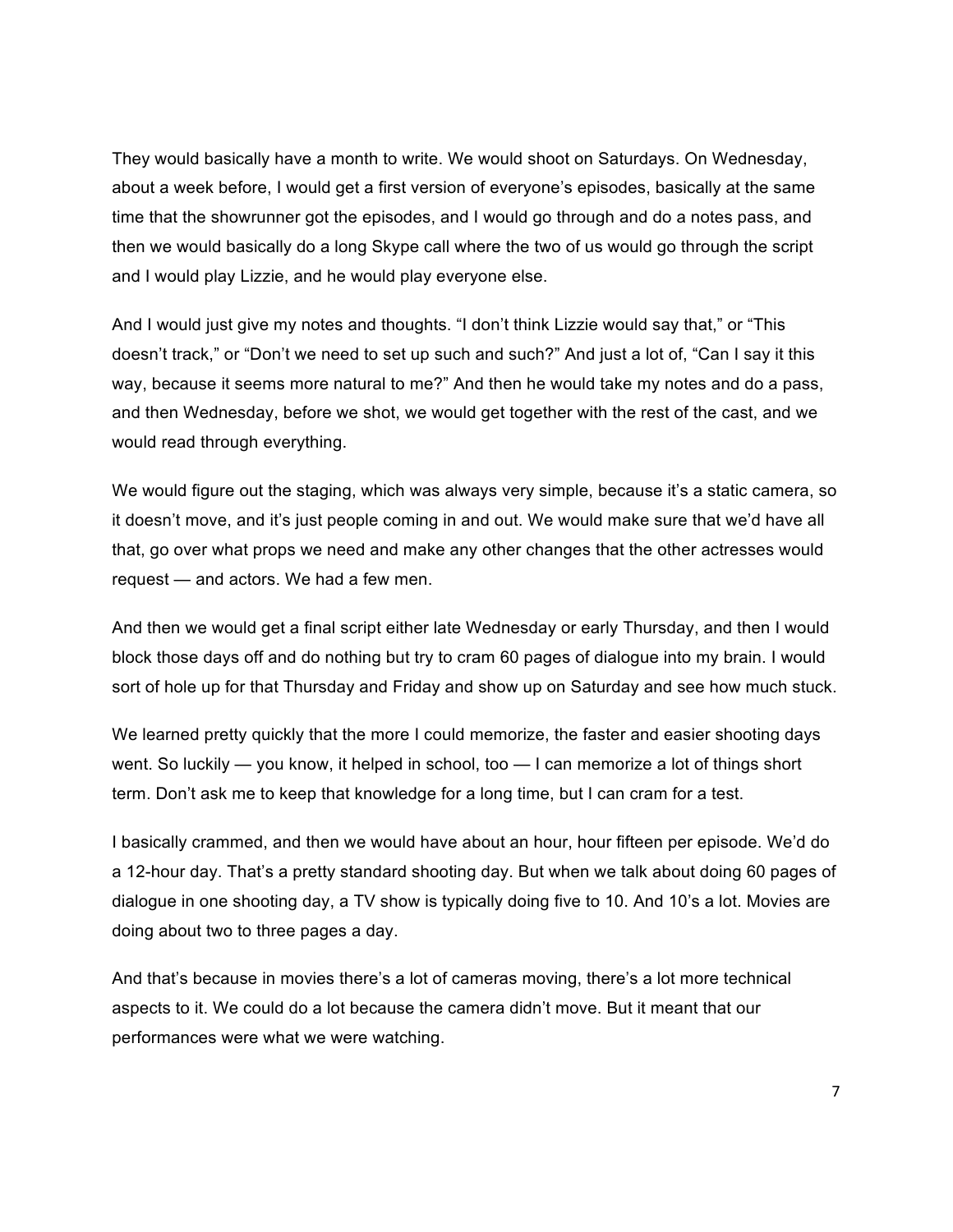We learned quickly that jump cuts didn't really make sense in the scenes as much as they did in the vlogging parts. We had to memorize them and do long, full takes of them. And that's not something that any actor is doing on anything that you're watching. So shoutout to me and the entire cast for incredible feats of memorization. [laughter]

SLW: What about the Q&As you had with the audience? Did it change the scripting or performing?

AC: It did in small ways. Like I said, Mary and Kitty were never intended to be part of the show, and people were upset about that. But the show was always designed to be interactive. That is, in fact, what we won an Emmy for, was interactive. The first YouTube show to win an Emmy.

And that meant that all the characters had twitters, and that you could tweet at them and respond to them, and they might respond to you. And then you could ask Lizzie questions, and we would film a Q&A episode once a month in which the writers would cherry-pick the questions that let us lead into the bits of plot point that they wanted to reference in those episodes.

But they were all real audience questions. We didn't fake any of them. There were certainly things like Mary and Kitty, but also we had such a fun relationship with our audience when that show was on.

It's still all available online, but the experience of people who were watching it live would see some tweets on Tuesday, and then some responses on Wednesday, and then a new episode would come out on Thursday, and they would be going along with us, with the story.

And in that way, the writers and myself would learn what the audiences were excited about and we could tease things out or drop little acknowledgments into the Q&A episodes in particular, but in all the episodes. There were just small ways — when you know what your audience wants, you've got to give it to them or kind of enjoy withholding it from them. "Oh, you want Darcy? No Darcy for you." [laughter]

The plot of the show was obviously never going to change, but there were subtle things in which we were able to really engage with the audience and let them be part of the show.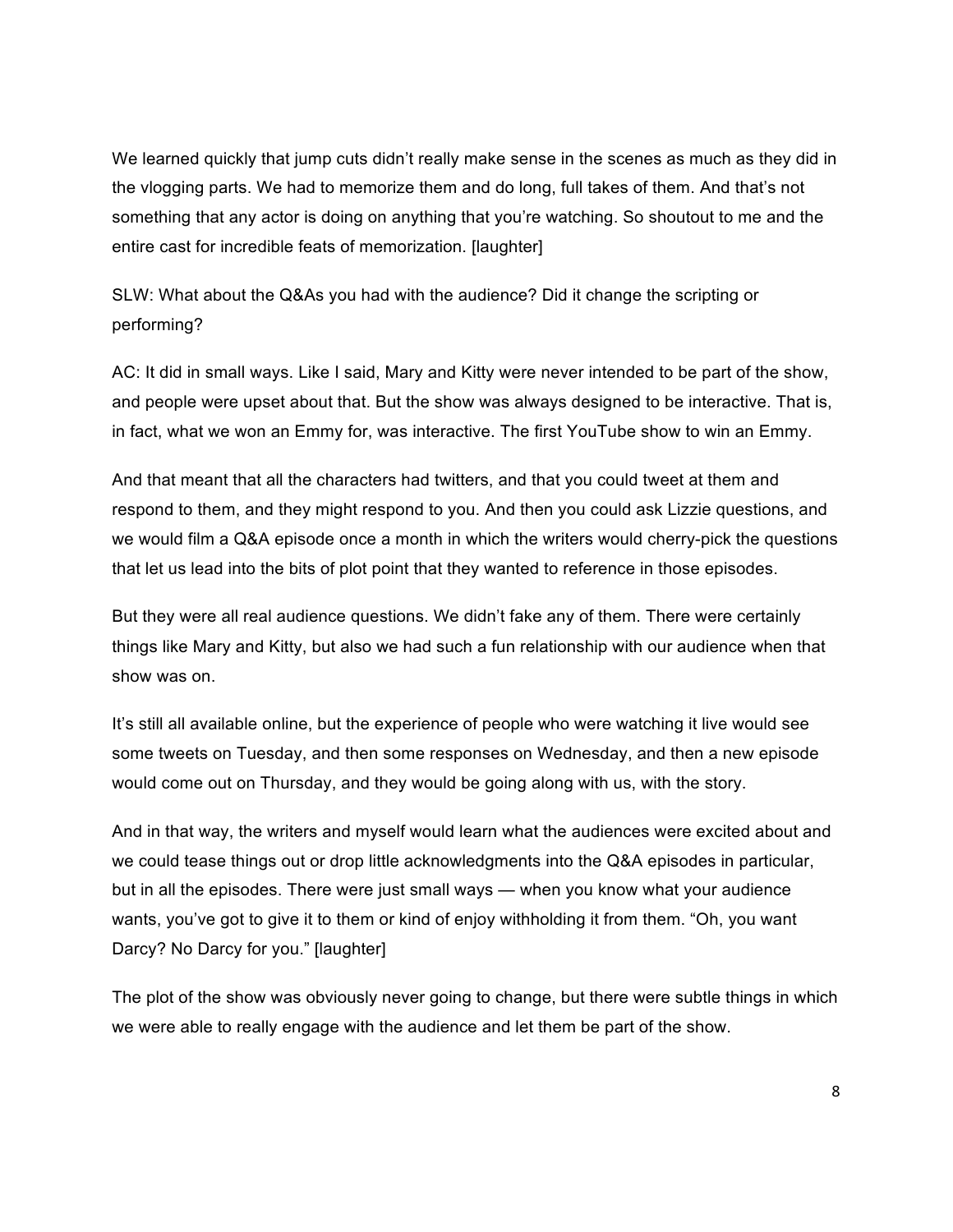SLW: What was the strangest reaction you had from a fan?

AC: I will preface this story by saying she's become a friend. [laughter] But I met one fan who was so excited to meet me that she threw up into the planter in a hotel lobby. [laughter] And then, as if nothing had happened, just turned around and hugged me. [laughter] It was memorable.

SLW: Did you get recognized on the street?

AC: I did a lot when the show was on. It still happens occasionally. My demo, because of the YouTube nature of the show, was very young, and I couldn't go to the mall without getting followed around a little bit. I learned that if I needed to go shopping, I should go to the mall at 10 a.m. on a Tuesday when they were in school. [laughter]

And I do still occasionally get recognized. My favorite is when people say, "Have you ever seen *The Lizzie Bennet Diaries*? Because you look a lot like…" And depending on how much time I have, I either say it's me or, "I hear that all the time." [laughter]

SLW: What was the most endearing interaction you had with a fan?

AC: Luckily, that's a very long list. I've had some incredibly endearing memories of fans. But maybe one of my favorite quotes that anyone said was, "You introduced me to *Pride and Prejudice* and my mom to YouTube." [laughter]

One of the most remarkable things about *The Lizzie Bennet Diaries* is that it's been used as a teaching tool. It's been used as a way to help young people engage with text that they might think before getting into it that it's boring, or it's too hard to understand, or it's old, or, you know, all the same things you hear about people not wanting to try to read Shakespeare, which I basically have a master's degree in.

I love being part of something that became an access point, because then people say, "Oh, now I know the story. Now I understand the characters. And now I'm able to enjoy the book. Now I'm able to go back and not SparkNotes my high school assignment to read this." I think that's a pretty incredible legacy for the show to have.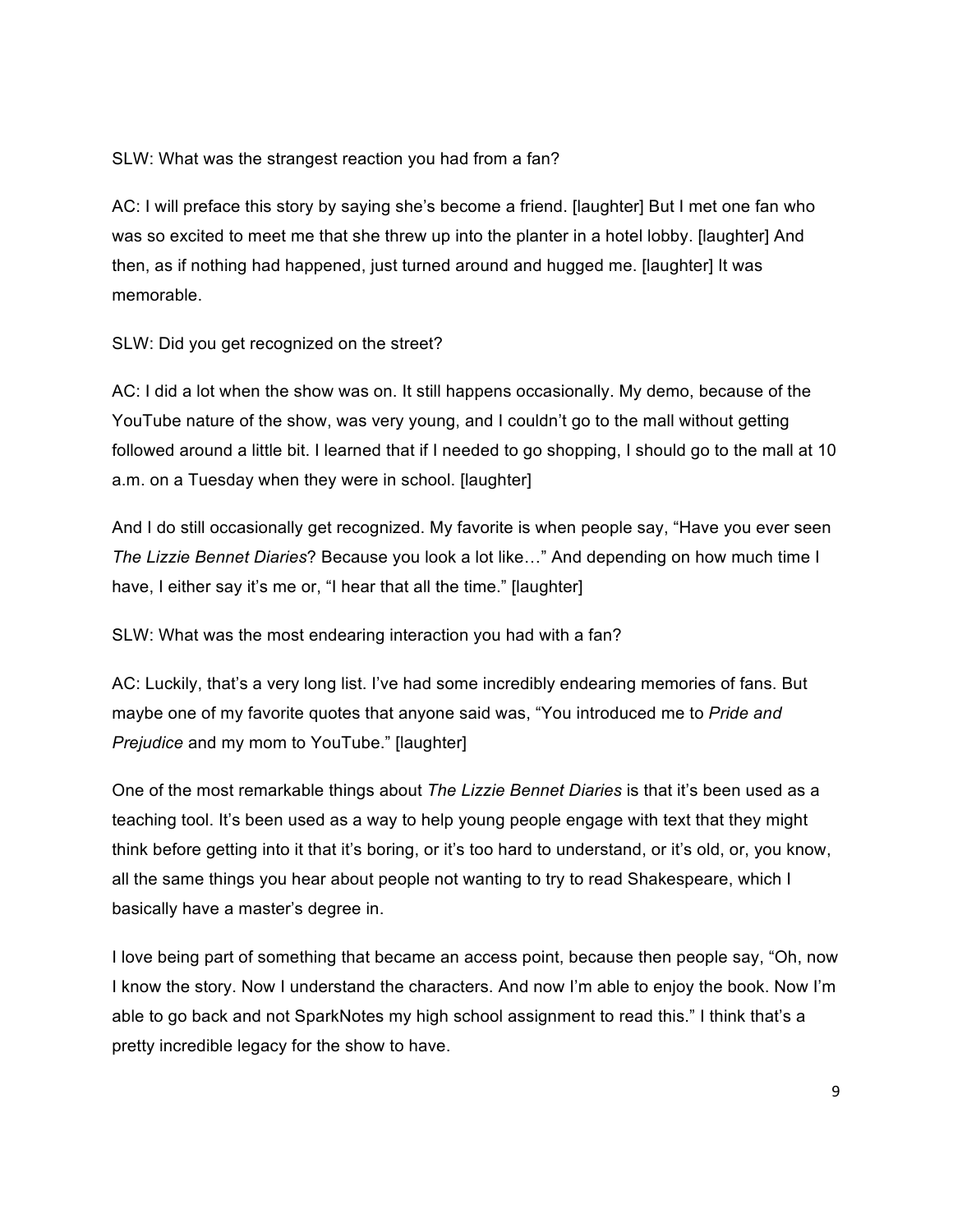SLW: That pretty much answers my next question, which is what was it like to bring this iconic character to new generations?

AC: I had no idea that that's what we were doing, in as much as, you're an actor, you book a job, you get excited about the job. I was the right person for the job, because I had the training that let me shoot 60 pages in a day, and because I was a big Jane Austen fan, and because I was ready to embrace the spirit of what does a 2012 Lizzie Bennet look like, which is obviously going to be very different.

But thinking about all those things, it never occurred to me that we were entering something into the Jane Austen lexicon that will be referenced forever. And that's the craziest part to me — that I'm here talking to a Jane Austen society. And that any list of *Pride and Prejudice* adaptations includes me. And that I still get asked about it all the time.

I had no idea if anyone would even watch it when we started making it, and so for people to not only watch it and fall in love with it, and then for some people, fall in love with Jane Austen because of it, and to just sort of be forever on this list of prominent Jane Austen adaptations.

That's something I luckily didn't think about at the time, because I might have been completely overwhelmed and paralyzed, if I thought, "This is a part of history." But it is, in a way. I'm incredibly grateful for that, grateful for the response and proud to have introduced a new generation to *Pride and Prejudice*.

SLW: Do you have a favorite episode?

AC: I have many favorite episodes. I played the character for a year, so when Lizzie and Darcy finally get together, to be Lizzie getting what she wants is very satisfying. But I got to do a kind of big, dramatic episode with each of the characters.

And our show really explored the relationships with the sisters and the friendship between Lizzie and Charlotte in great detail, especially as we didn't even meet Darcy until halfway through the show.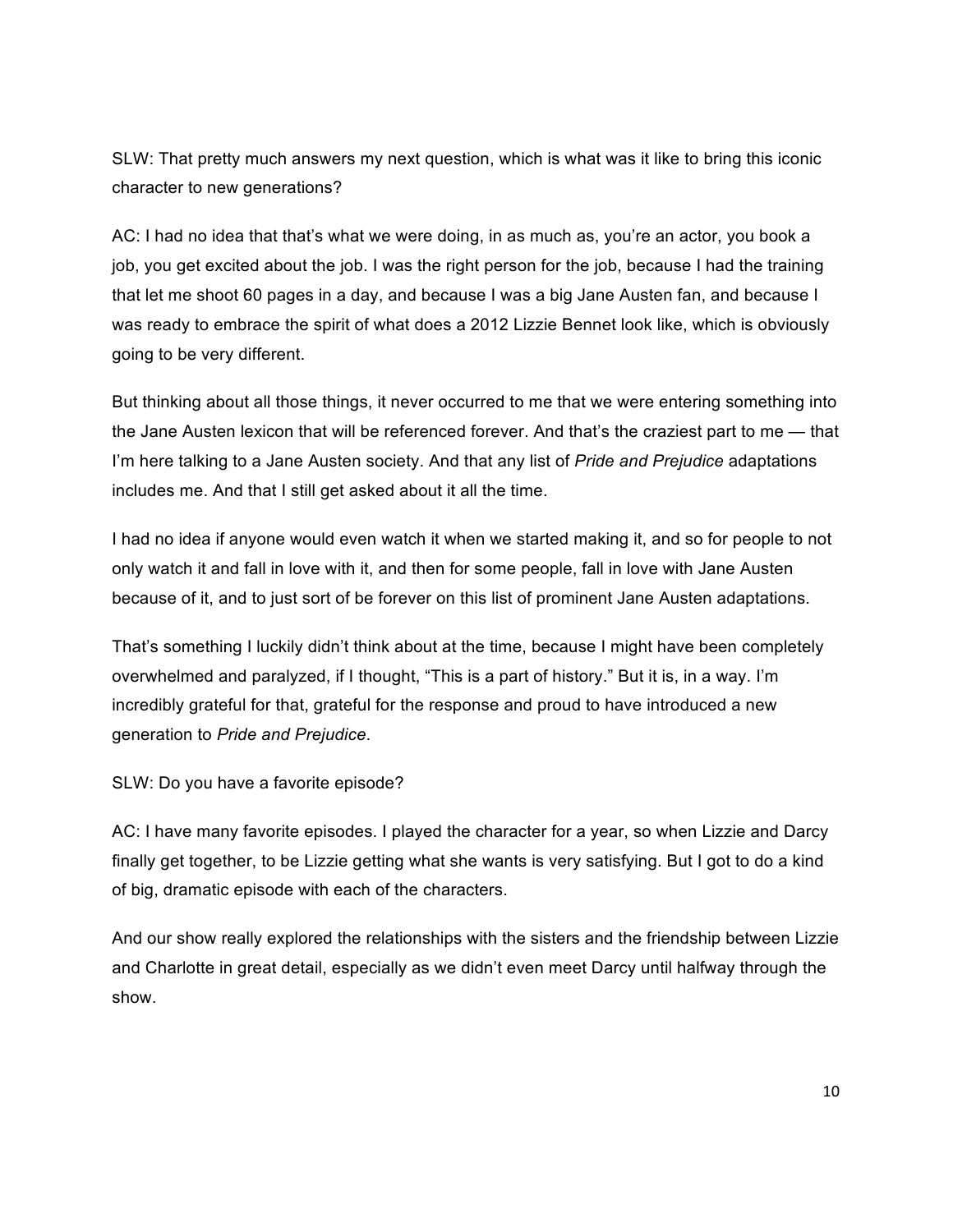In our version, rather than get married, Charlotte takes a kind of sellout job — she gives up on her passion and goes after a paycheck. And so that friendship falling-out moment — of course they recover, but her disappointment that Charlotte is taking Collins' job offer — that was a great emotional episode for me to do with Julia Cho, who played Charlotte.

And then we really played into the Lizzie-Lydia relationship, and that became a very key relationship in our show. And I had several great dramatic — more dramatic than the rest of the show — episodes with Mary Kate Wiles, who played Lydia. And we are still great friends, and we always loved getting to play opposite each other.

We did over 100 episodes. There are four that Lizzie is not in, in which other people take the camera over. And the first time we did that was about episode 15 or so? I can't remember the episode numbers so well anymore.

But Charlotte and Jane took over the vlog. And it's the first time that I ever got to watch the show without watching myself. And I was able to really appreciate what the show was and to say, "Oh, this is really funny and smart and, if I wasn't in it, I'd like it." [laughter] "I'd like to be in it."

But you know, it's hard to have that effect when watching yourself. It's hard to completely separate from that. Even now, watching a 6-year-old version of myself, I'm like, "Girl, your hair's a mess." [laughter]

That was the first time that I fell in love with our show as an audience member, and that will always be a special episode to me because of that.

SLW: What's your favorite memory, or your best memory, from the series?

AC: We all became such great friends, and they're still my friends. I moved to Los Angeles without really knowing anyone, and I'd been here about a year when I booked that show. And then I had a community, and we've all continued to make things, and we've continued to make them together. I know you're about to ask me about some of those things, so I won't get into them here.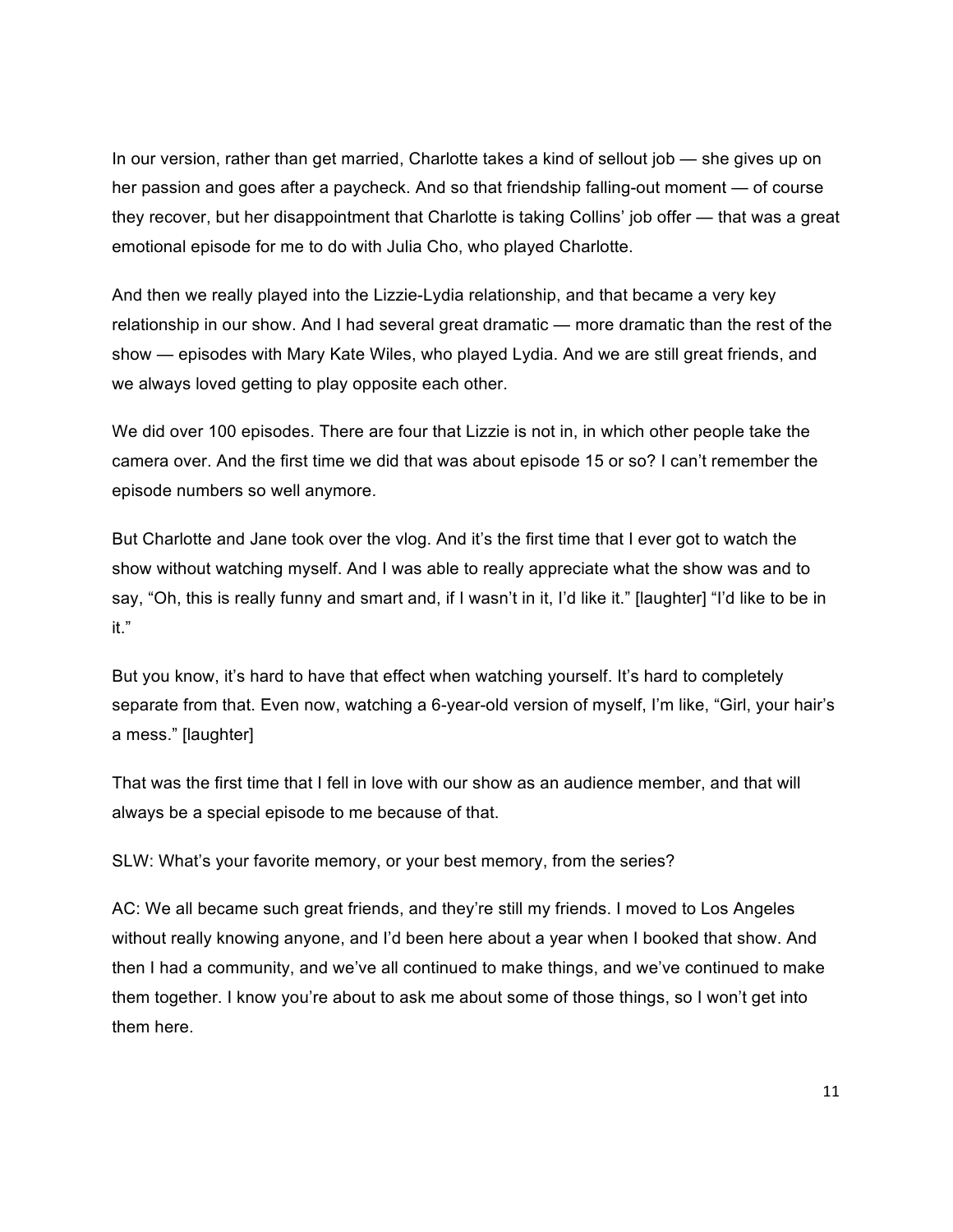My favorite times on set were really falling in love with these people who became incredibly good friends of mine. And also we got to do a lot of things like this together. We were flying out to conventions and basically having little sleepovers where it was usually Mary Kate and I, who played Lydia, sharing a hotel room. And we were very sisterly during that time. I still call Laura and Mary Kate my sisters, and they still call me their sister. We found something very special on that show.

SLW: Speaking of Laura Spencer, she played Jane Austen in…

AC: *Edgar Allen Poe's Murder Mystery Dinner Party*. I don't know why no one can remember the name! [laughter] We call it Poe Party for short.

SLW: In Poe Party, you played Charlotte Brontë and Laura Spencer played Jane Austen here, and that's very interesting. You were one of the stars of that series and Laura just did a cameo, right? Can you describe what your character did to her character?

AC: *Edgar Allen Poe's Murder Mystery Dinner Party* was produced and costars Mary Kate Wiles, who played Lydia, and was written by Sean and Sinead Persaud, who the three of them and a fourth created a group called Shipwrecked Comedy. And they invited me to come be in a thing, and I said, "Of course. I'll be in anything you ask me to be in."

It's kind of like Clue if all of your favorite authors were invited to the party, from different eras intermingling. Poe and Hemingway have a lot of beefs. And I play Charlotte Brontë, and we… Look, this is a spoiler, you guys. You should watch the show. It's very funny.

Actually, I don't do anything to Jane Austen, but Emily Brontë *murders* her. [laughter] And we're not in correct period dress at all, just preface that. I'm actually, as Charlotte Brontë, dressed in a very beautiful Regency ball gown.

And no one ever called it out. No one who watched the show was like, "That's incorrect." Am I the only nerd here who noticed? It was a very pretty dress, though, so it was really fun to wear, and I finally got to wear a Regency dress, like I was classic Jane Austen. More of a Caroline Bingley dress, but beautiful.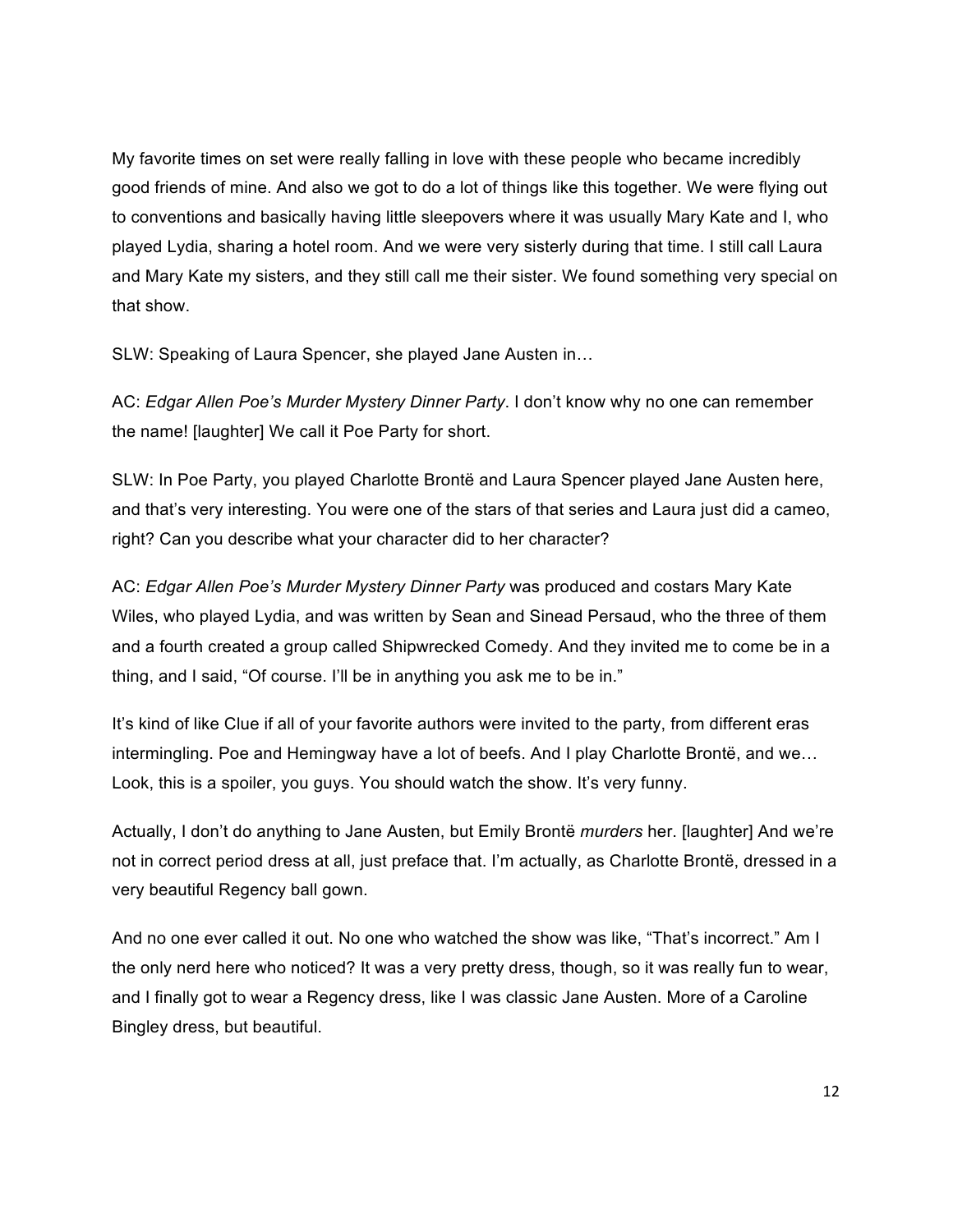And then I think our Jane Austen was dressed in more of a — look, I'm not the historian, but like 1780s or something. It's wrong, but it's funny. And also, we have authors from all sorts of different time periods intermingling, so you can't take it seriously anyway.

That's a great sort of literary send-up, lots of inside, funny literary jokes in that piece, including the Brontës murdering Jane Austen. [laughter]

SLW: Tell us what else you've been doing since, especially *Sona*, the series you produced, wrote and star in.

AC: Well, I will also plug my romantic comedy, because I produced it and I star in it, and I find that audiences who like Jane Austen like romantic comedies. One of the things I did — and the first time that I ever produced anything — I coproduced it — is a romcom called *Non-Transferrable*, which is on Amazon Prime.

So if you're looking to see more of me, and you want to see me fall in love with a handsome man, I got you. [laughter]

And then just this past year, I wrote my own series for the first time, which I produced as well. And in my varied interests, I also happen to be a big Star Trek fan. I think Jane Austen and Star Trek go together, at least to me. Maybe it's Patrick Stewart, I don't know. [laughter] It just makes sense to me to love the same things.

But no one was casting me that way. I've been very fortunate to do a lot of comedy and romantic comedy. And I wanted to do a dystopian sci-fi, and so I wrote it myself. And I built a spaceship, and I filmed it. My partner and I filmed it.

And that is called *Sona*, and it's about a united earth space corps officer who is married to an alien — a very handsome alien — I got you [laughter] — on an earth in which aliens become banned from the planet, and so allegiances are torn. What is she going to do? She's married to someone who's now illegal. Yes, I'm influenced by current events. [laughter]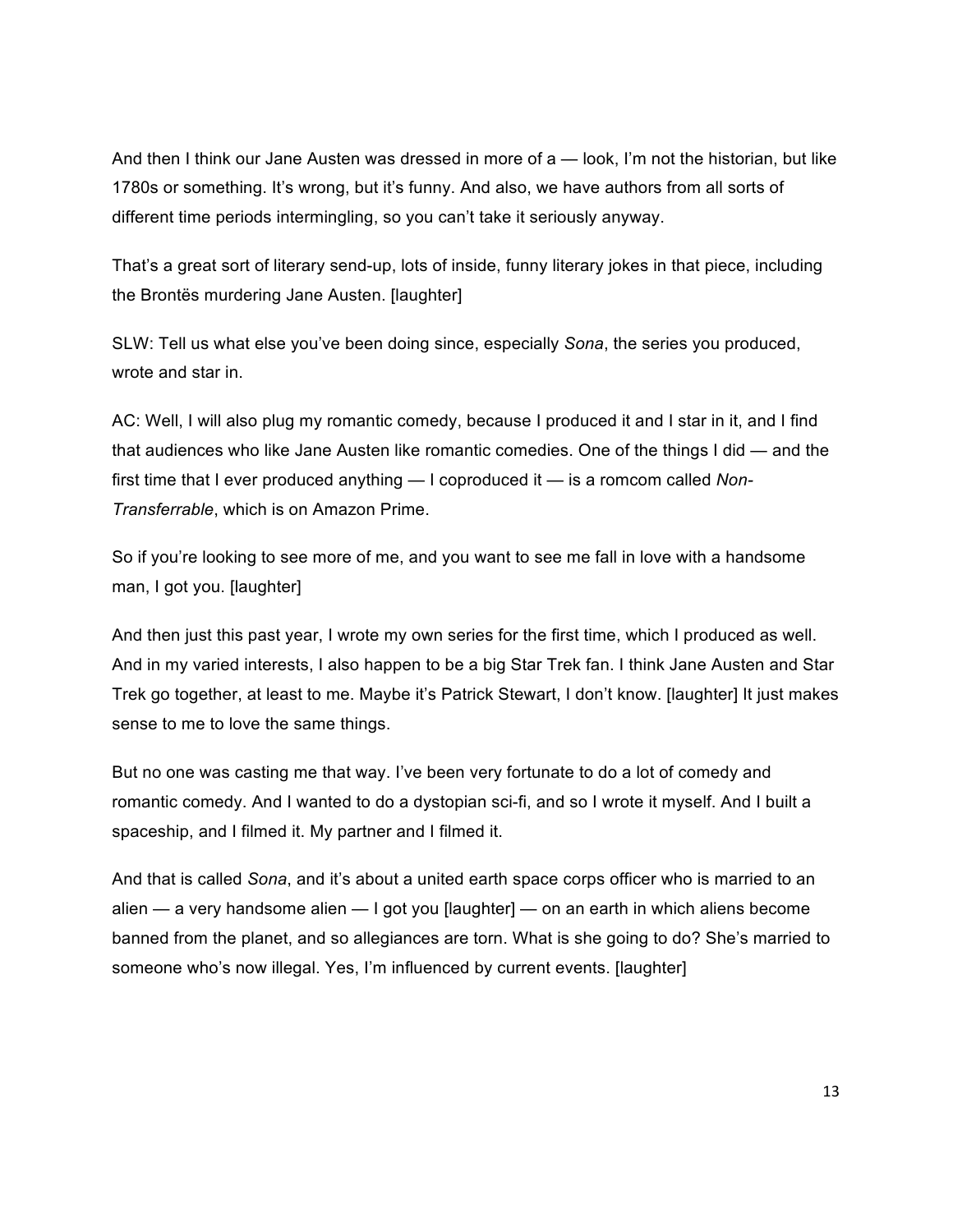And that show is available on projectalpha.com. And I'll give you a free code, if you want to check it out. It's space, as in outer space. S-P-A-C-E, all caps, gets you a 60-day free trial at projectalpha.com. And you can enjoy the show and then cancel your subscription. [laughter]

SLW: What's next for you after this?

AC: Well, now I've got the writing bug, so I'm actually working on my next project, which is a modern adaptation of a classic piece of text. But that's all I can say. It's more adaptation-y in sort of the *Clueless*, *Bridget Jones* reimagined kind of way.

And I'm writing it with two partners, which is also a new process for me. That's been interesting and exciting to, how do you collaborate and share and play well with others. We're reimagining a dramatic piece of text. Actually, it's kind of a comedy.

That's what I'm working on right now. I'm deep in the writing process, which is very exciting. And you also mentioned that — at the time, I've written an upcoming Christmas horror film. But it's out now. It's Christmas. So if you like horror movies, that's out. It's called *All the Creatures Were Stirring*. It's scary. It's funny and scary. I'm not a scary movie person.

SLW: Well, I think we're ready to open up to questions.

Audience Member: You mentioned the demographics of *The Lizzie Bennet Diaries*. What percentage of your audience would you guesstimate didn't realize this was an adaptation of *Pride and Prejudice*? [laughter]

AC: I don't know what percentage didn't realize it was an adaptation of *Pride and Prejudice*, but I do know that there were a number of people who didn't realize it was a scripted thing at all. They thought it was just me.

What's really funny is that there were a few people — because we'd get these notes that said, "You know, I thought it was just a coincidence that you all had the same names as they did in *Pride and Prejudice*." [laughter]

But some people were absolutely completely unfamiliar with the novel or any film adaptation and were introduced to it by us. I think especially kids.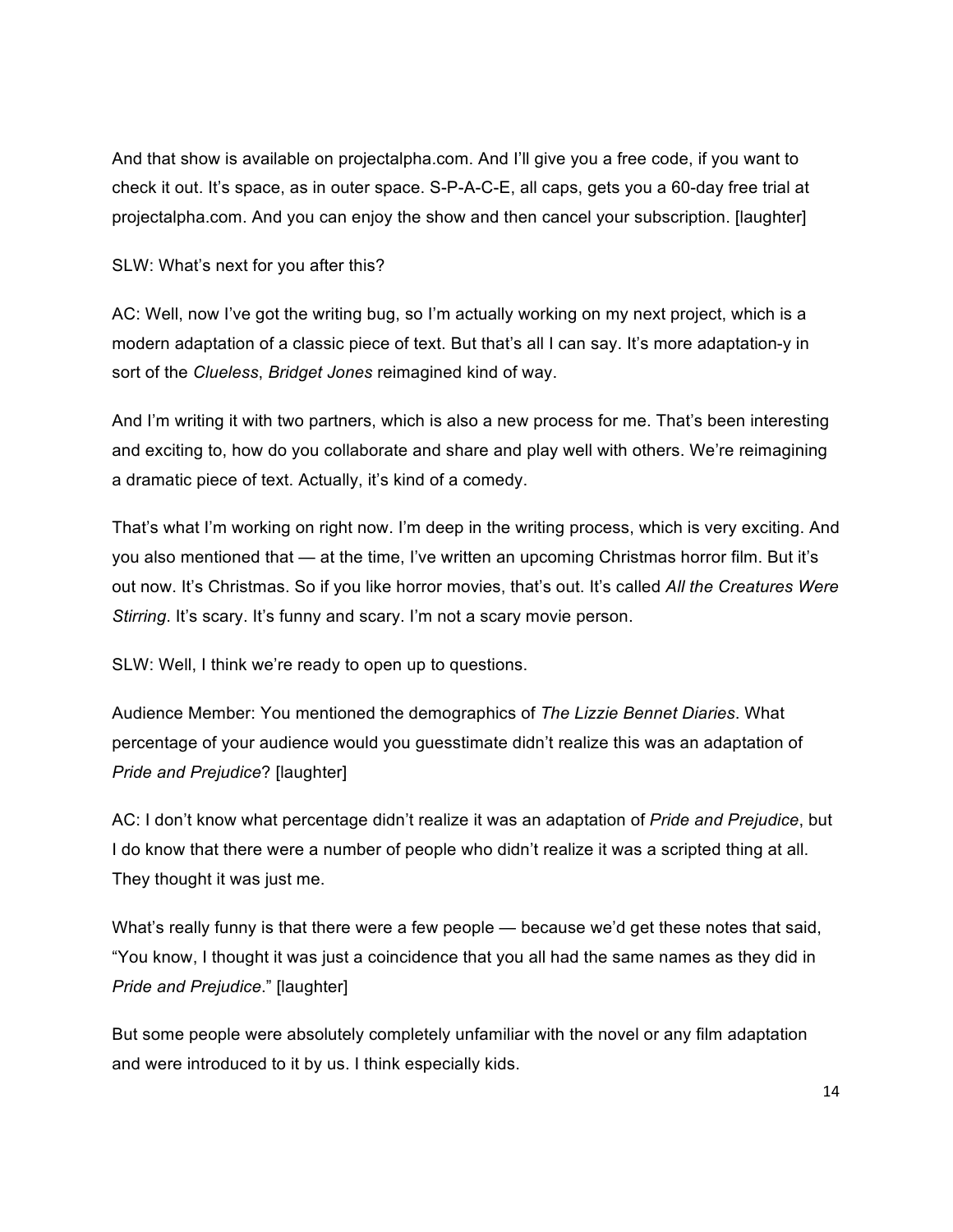Audience Member: I'm particularly interested in, and a lot of my college students are interested in, the whole side story of Lydia when she goes off to Vegas. Pretty brilliant, because how do you make it a scandal that she just runs off with a guy for the weekend? I know a lot of people probably haven't seen it, but do you want to talk a little bit about that?

AC: Yes, thank you, I do want to talk about it. It's one of my favorite things that the writers did, and it's actually a question I had before I accepted the role, because I was very nervous that an updated Lydia scandal would be an out-of-wedlock pregnancy, and I didn't want to be a part of something that was going to shame her for that.

What the writers did so brilliantly was instead turn the scandal into Wickham making a sex tape of Lydia against her will and then threatening to sell it online unless he got bought off by Darcy. That still allowed Darcy to come in and be a hero, makes Wickham despicable, makes Lydia having gone through something but ultimately gets redemption, which I think became really important.

That is something that developed along through the show. I don't think anyone knew how much the audiences were going to fall in love with Lydia. And that is also very much to Mary Kate Wiles' credit, who is just so loveable, but also found a way to make this young girl relatable and lovable even when she's being irresponsible, sure. By contrast, maybe Lizzie's just a bit of a stick in the mud sometimes.

In our adaptation, part of the reason that Lydia runs off with Wickham is because her sisters keep telling her "You have to behave a certain way, you have to be a good student and not party and follow the rules." And she was the youngest and acting out. And all of that is perfectly understandable.

It's after a big fight with Lizzie that Lydia runs off to Vegas with Wickham, partly to spite Lizzie because Wickham and Lizzie had had their thing, their flirtation. And it touched a lot of people in a way that I think is also one of the more enduring legacies of *Lizzie Bennet*.

Something I've heard more about than any other aspect of the series is people who said that the Lydia and Lizzie relationship made them realize that they needed to make amends with their own sisters. And that was very meaningful to us at the time as well. We got a lot of messages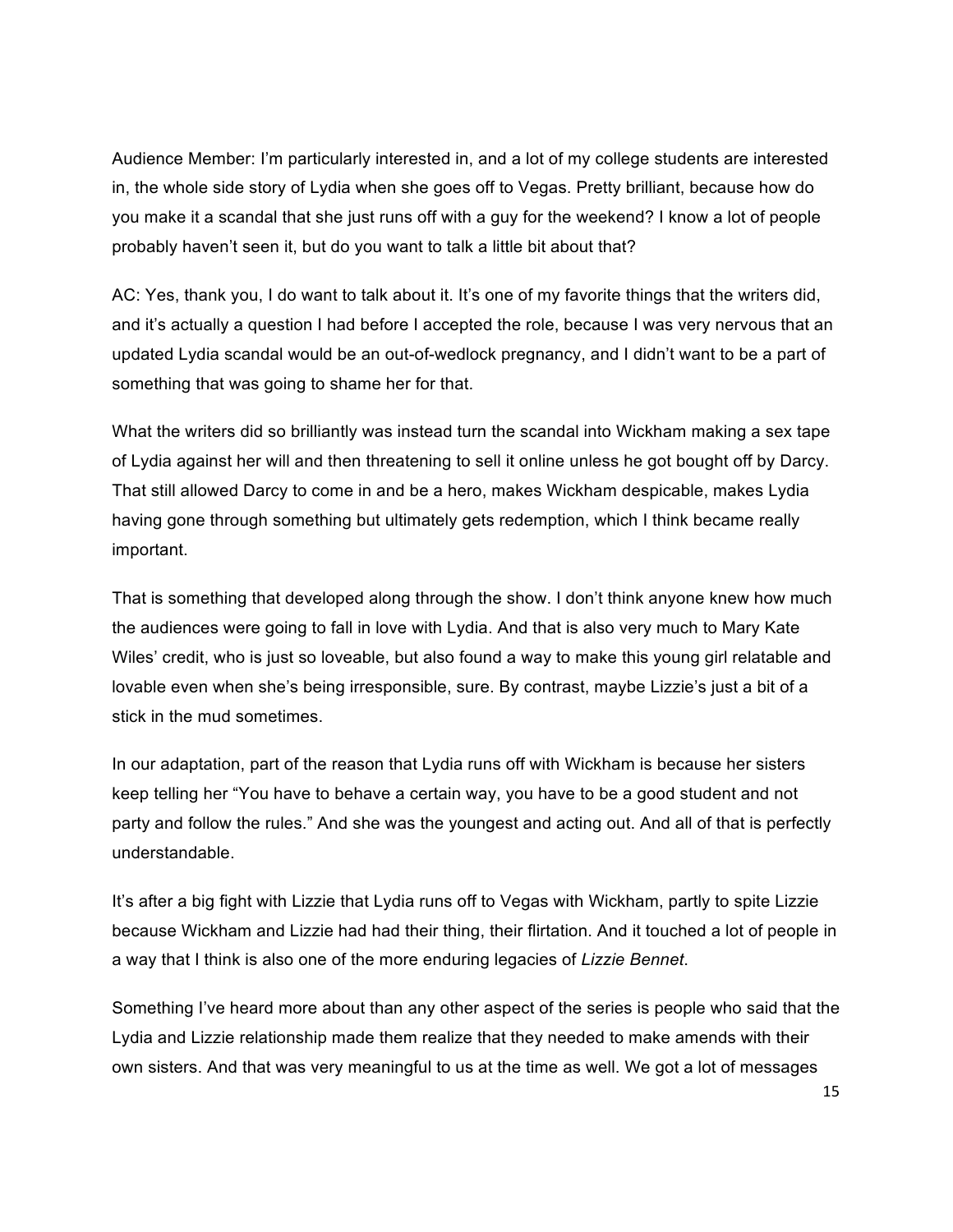from people saying, "Oh, I need to figure out how to get ahold of my sister." Because you only get the one sister. I only have brothers, which is why I've adopted many sisters. [laughter]

Audience Member: I saw on your Instagram a while back a script for *Lizzie Bennet Gets Married* or something to that effect. Could you speak more about that?

AC: I can. I don't want to disappoint anyone. When I was starting to write things, I was trying to write something else, and my brain kept saying, "But I know how to write a Lizzie Bennet movie." And I thought, okay, well, if I just write this Lizzie Bennet movie, will you be quiet and let me write my other movie?

And so I did. I sat down and I wrote a movie. It's tentatively titled *The Lizzie Bennet Wedding*, in which, guess what happens? [laughter] And I know that, because I shared that online, a lot of people are hoping that that movie happens. It's not in my control. There are business reasons why it won't, which could change. It's just not in my hands.

And if nothing else, someday I'll just put the script online so people can read it, because I'm proud of it, and it does revisit all of our beloved characters and have a lot of fun side jokes. And Catherine De Bourgh is a large character in the film, which was very fun for me to write. Because in the film, I would finally let people meet the characters who were only ever played by me in the series.

Never say never, but I don't know if that will ever see the light of day.

Audience Member: I know a lot of movies are filmed out of sequence, based on the actors' schedules or budget, and big scenes are filmed first and all. But this apparently was filmed very much in sequence. As an actress, how was that different for you than other projects? And how did you approach the Lizzie character toward the end of the filming compared with the beginning?

AC: We would film month to month in order. We would film the day a bit out of order based on actors' schedules. Basically, we would clump together the Jane episodes and the Lydia episodes and the Charlotte episodes, so that those actors didn't have to stick around all day. Just me.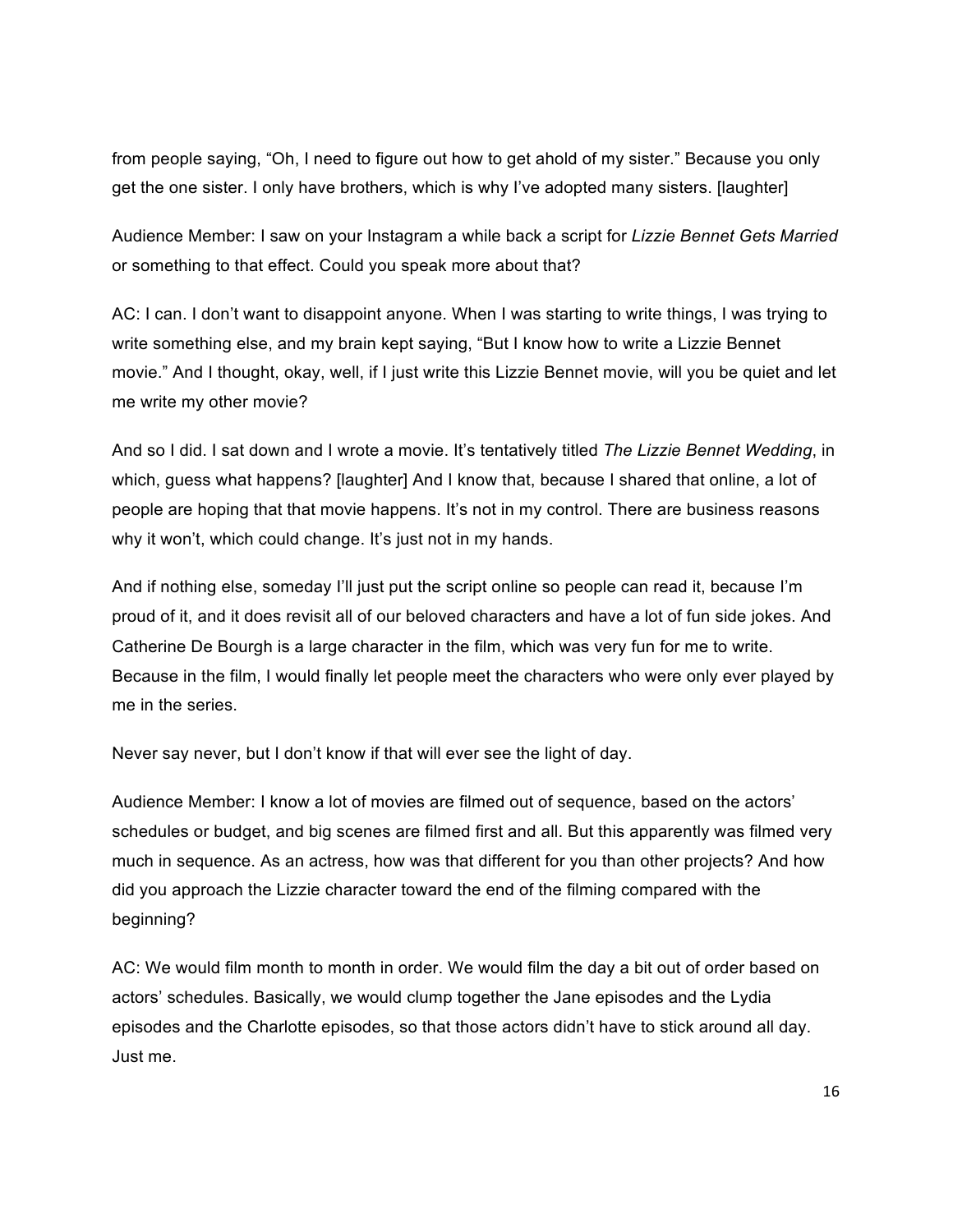They were slightly out of order, but still very much mostly in order. And yeah, you can be working on a movie and shoot the end first. But because we shot mostly in order and we spent a year with these characters, we were so connected to them by the end of it that — and my relationships were very real with these people.

There's an episode in which I cry, and I couldn't do it without crying. I didn't have to pull out any of the actor tricks to get the waterworks going. I just was so invested in the relationships. You know, the longer you spend with those characters, you know them so well, their pain is your pain, and their wants are your wants.

And that's partly why I say it was so rewarding to be Lizzie and get Darcy, because I'd spent so much time being like, "I don't like that guy, I do like that guy, he doesn't like me." It was very emotional to do that last day as well. We shot out of order. The very last episode was actually, I think, shot before lunch, and then we did the Darcy chunk at the end of the day.

And so I had to say goodbye for the final time to the audience before I was actually done playing Lizzie. But I still cried, because it was hard to say goodbye. I was really attached to Lizzie, and I will always be very grateful to her that she let me be her.

Audience Member: If somebody gave you all the money and said, choose one of the Jane Austen movies to remake, which one would you make and which character would you like to play?

AC: I always wanted to be Elinor Dashwood. I wouldn't say I would do any better than Emma Thompson, because, eh. But I do love Elinor Dashwood. And I don't think we have enough adaptations of *Persuasion*. And I think that Anne is a tremendous heroine and frankly the only one I could legitimately play, because I'm an old woman. Anne, what is she? 27? [laughter] That would also be on my list.

Audience Member: I was wondering if you got any feedback from, say, England, home of these sacred texts. [laughter] And also your mother, what she thought of this?

AC: My mother thinks I'm brilliant in everything I do. [laughter] We did have a large audience in England. I was very afraid that there would be purists who would really dislike what we were